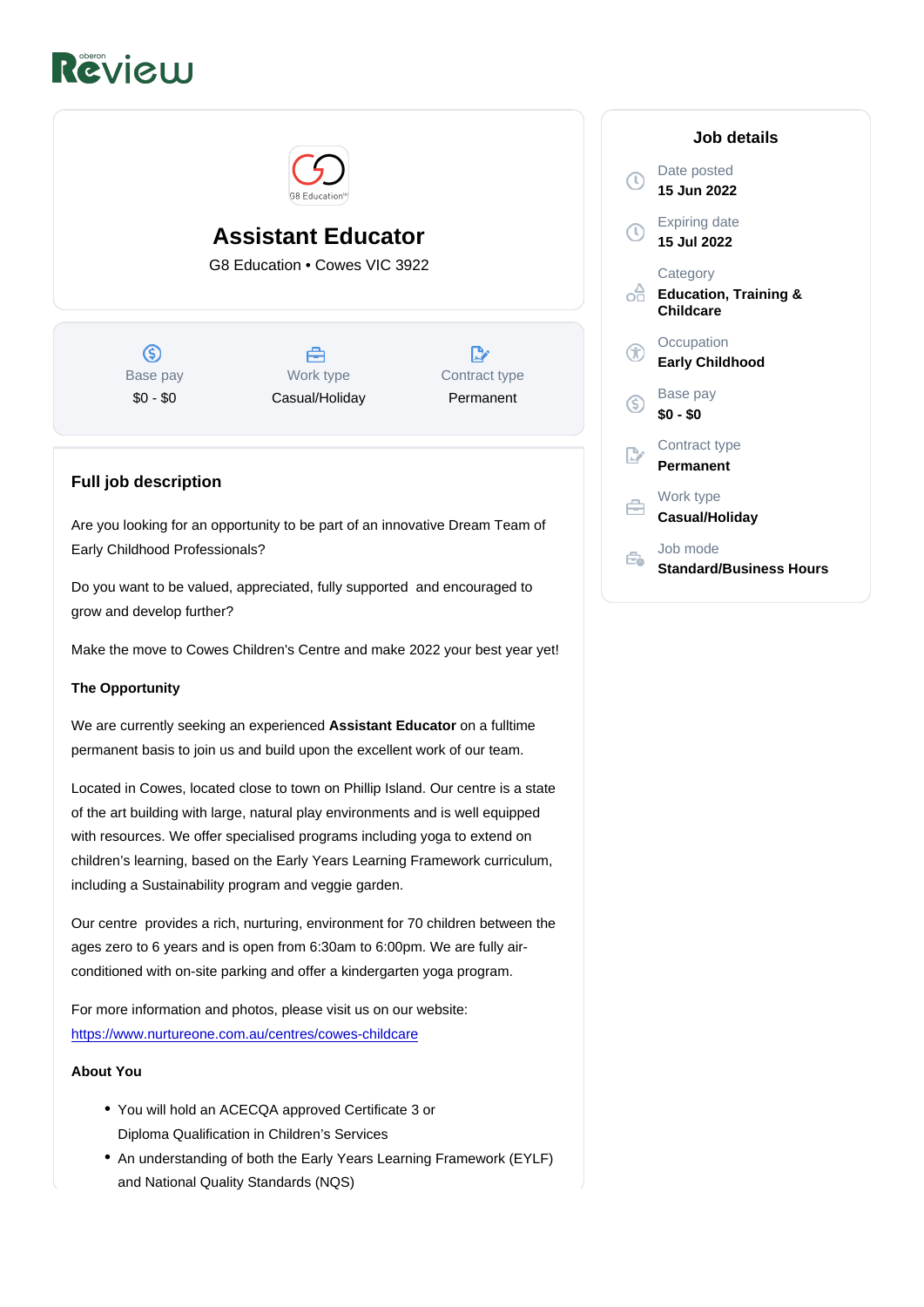- Proven Educator experience within an Early childhood service (working with children 0-5 years)
- Excellent verbal and written communication skills
- A current Working with Children Check
- First Aid certificate

## The Benefits

With more than 450 early learning centres nationwide, G8 Education has the resources to reward your dedication with generous benefits and opportunities to grow:

- Opportunities to advance your career within G8's network of 450+ centres
- Access to G8's Online Learning Lounge with more than 70 hours of professional development
- Counselling for team members and their families through Employee Assistance Program (EAP)
- Exclusive access to The Playground G8's benefits platform, with access to 350+ retailers
- Sector leading 50% discount off early education and child care fees at any G8 Education Centre for yourself or 25% off for members of your family
- Uniforms provided
- Access to health and wellness programs

How to APPLY

Please click through to the application form.

If you are interested or would like to find out more, apply now or contact the team at [recruitmentsupport@g8education.edu.au](mailto:recruitmentsupport@g8education.edu.au)

For a comprehensive list of all our locations and vacancies please visit our website [HERE](https://jobs.g8education.edu.au/en/listing/)

G8 Education is a committed advocate for child protection, safety and wellbeing. We have a zero tolerance for any form of child abuse or harm. The safety and wellbeing of children will always be our priority and all team members are expected to embrace this shared commitment.